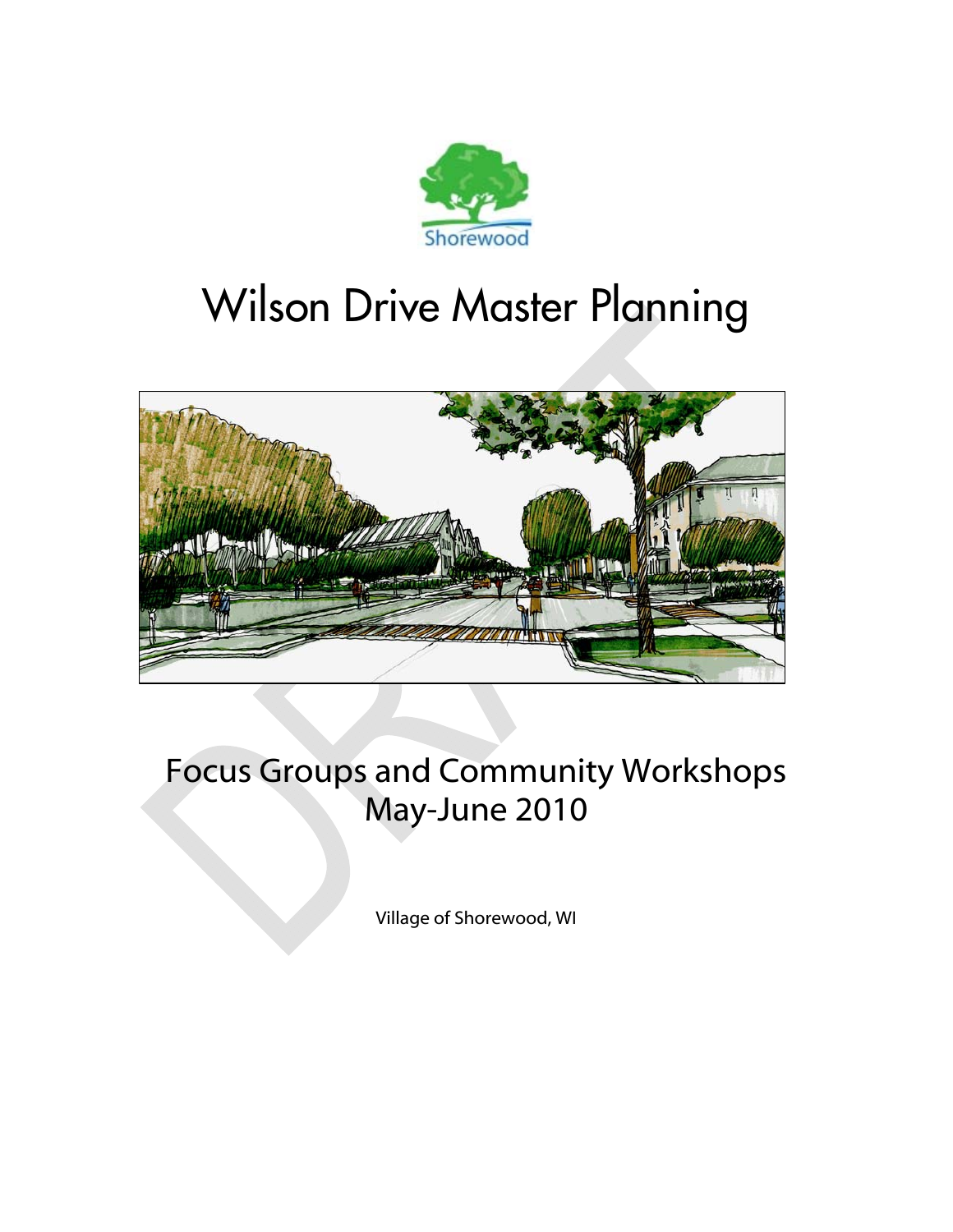## Wilson Drive Master Planning Focus Groups and Community Workshops

 To solicit input on the Wilson Drive planning process, the Village of Shorewood held a series of focus groups with targeted audiences, as well as community workshops for all interested residents.

This packet includes the general feedback received from these sessions:

| <b>Session</b>                                    | <b>Date</b>  | Location              | Page |
|---------------------------------------------------|--------------|-----------------------|------|
| (1) General Shorewood Residents Focus Group       | May 4, 2010  | Village Hall          | 3    |
| Wilson Dr. Apartment Owners Focus Group<br>(2)    | May 5, 2010  | <b>Village Hall</b>   | 5    |
| Neighboring Residents Focus Group<br>(3)          | May 5, 2010  | Library               | 6    |
| <b>Environmental Activists Focus Group</b><br>(4) | May 7, 2010  | Village Hall          | 8    |
| (5) Community Workshop #1                         | May 10, 2010 | <b>Village Center</b> | 10   |
| Developers Focus Group<br>(6)                     | May 19, 2010 | Village Hall          | 13   |
| <b>Realtors Focus Group</b><br>(7)                | May 26, 2010 | Village Hall          | 14   |
| (8) Community Workshop #2                         | June 1, 2010 | <b>Village Center</b> | 15   |
| Attachment A – Priority categories                |              |                       |      |

 At each meeting, Mark and Linda Keane, consultants to the Wilson Drive Master Plan, made an introductory presentation on the impetus and goals behind the plan. The meetings were then open to discussion as participants stated their priorities, questions and concerns with the plan.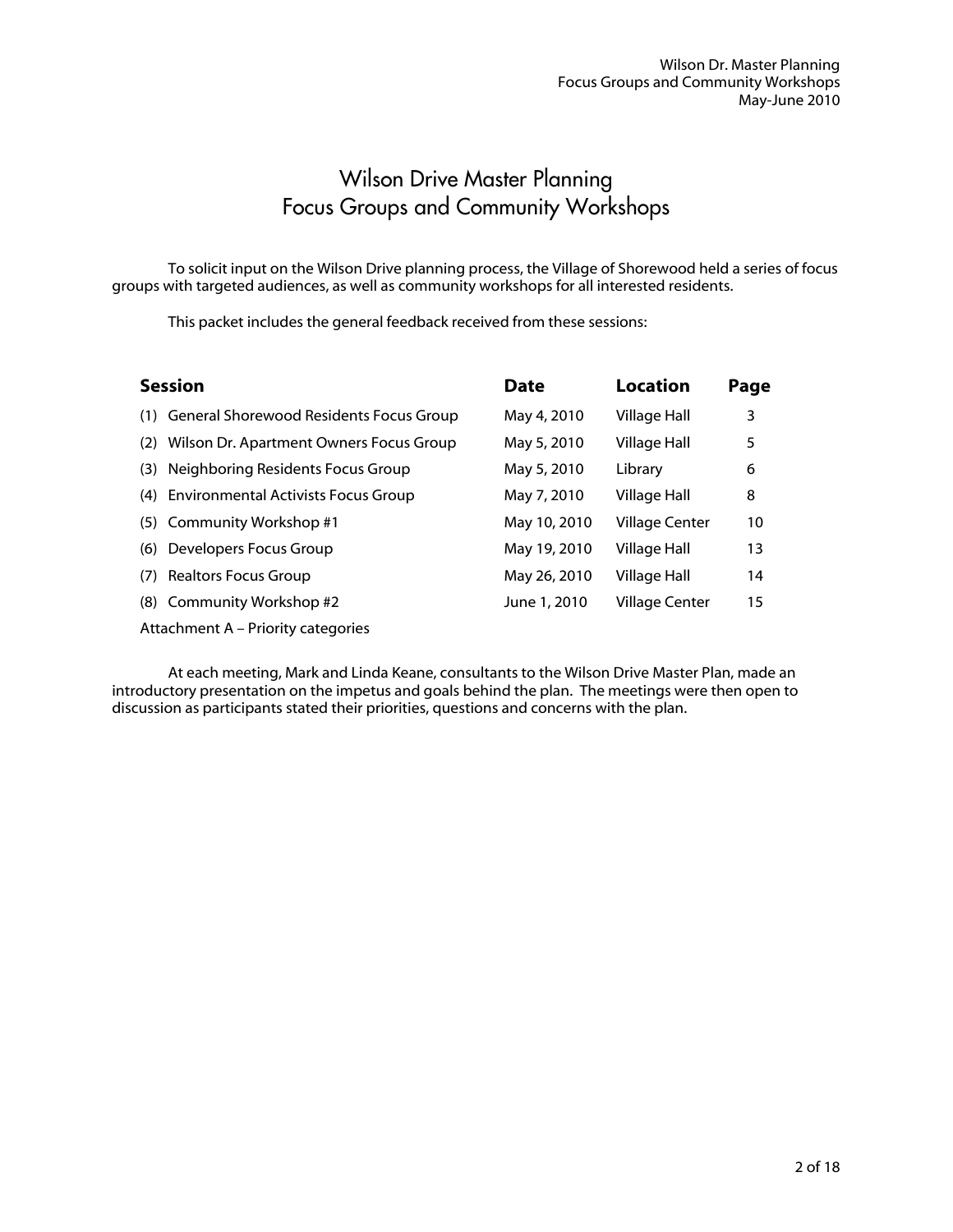## General Residents Focus Group – May 4, 2010

A focus group of general Shorewood residents was held on Tuesday, May 4th at the Village Hall Committee Room. The following participants were in attendance: Laura Drexler, Philip Gruber, Russ Klisch, Sue Evans, Linda Maki, Jim Maki, Deborah Sobczak, Jeff Schmeckpeper, Robert Peschel, Stephen McCarthy, and Vince Ferrara.

 Also included were moderators Mark Keane and Linda Keane Village Manager Chris Swartz, Village President Guy Johnson and CDA Chair Pete Petrie.

General comments as part of the presentation were:

- $\triangleright$  River Brook site should be a development priority over Wilson Drive
- $\triangleright$  Maintain the substantial trees along Wilson Drive. Concern about the trees that were lost as part of the Capitol bridge work
- $\triangleright$  Disturbance of wild life is a concern
- $\triangleright$  Transition to Whitefish Bay is an important design concept
- $\triangleright$  Concern about road width and changing traffic patterns, i.e., people would not like the fact that they would have to slow down and utilize other neighborhood roads
- $\triangleright$  Quality of life and park safety are important aspects that should be considered in the design
- $\triangleright$  Welcoming entrances at the park should be a priority (not the Congress underground access). Welcoming entrance into Shorewood is also important
- $\triangleright$  Should there be a development element, it should be architecturally consistent and fit it to the natural setting of the background
- $\triangleright$  Very creative concept
- $\triangleright$  Should also work with developments across the street for upgrades
- $\triangleright$  Innovative storm water management is important
- $\triangleright$  Family friendly is not the only way to look
- $\triangleright$  Development is not necessarily imperative to include the other "non economic" benefits of the plan. Development can result in the Village losing its ability to control the type of development that is desired by the Village, i.e. developers wants x and the Village needs the development to pay the TIF, so standards are compromised
- $\triangleright$  Partnerships with the County are essential; social interaction aspects of the design are very important as well

 Mark and Linda asked to rank priorities for Wilson Drive with respect to: Environmental education, Tax base, and Environmental stewardship/Health. The participants thought that Quality of Life and School enrollment should be added to the discussion criteria.

Each participant was asked to rank their priorities and or make their summary comments:

Participant I. The issue of increasing enrollment requires that this project has a sense of urgency. This is a substantial opportunity for the Village of Shorewood.

Participant II. Senior Housing and Assisted living development opportunities should be the Village priorities.

Participant III. This discussion brought to my attention that we have an Olmstead designed park in Shorewood; the same person who designed Central Park. Access, especially inviting pedestrian access, would be a substantial benefit to the community. Just as the current design along the Bike trail is a barrier to the park, we don't want housing to be a barrier. Improved access and neighborhood connection is important. Commerce Street was not developed correctly. Some commercial aspects may help neighborhood activity.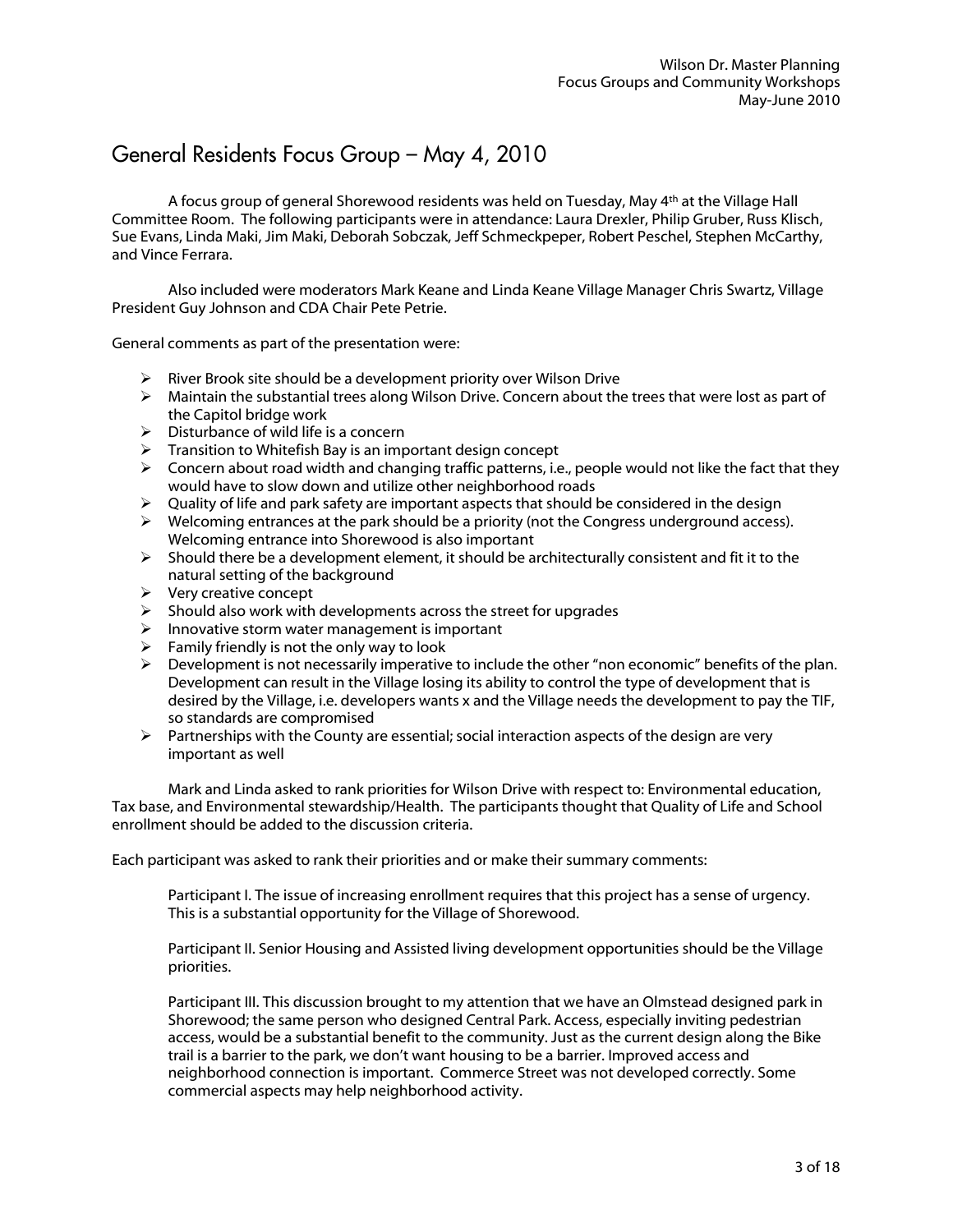Participant IV. In order of preference, Quality of Life, Tax Base, School enrollment and Environment. Concerned about traffic and marketability of homes.

Participant V. Quality of Life and development are two top priorities. Single family homes are preferred strongly over apartments (concerned of marketability across the street from apartments). Maximize open space (lower density) Activating the street is an important benefit. It's a dead end now. The plan concept will improve neighborhood values

Participant VI. Quality of Life and Environment are the two top priorities. Concerned about the development aspect. It is not necessary, except that it helps pay the bills. However, if it's not marketable, general funds will pay for the improvements anyway. Prefers that development is not a pre-requisite for the plan. There are many other benefits that could be funded by the general fund.

Participant 7. "The idea is brilliant". "Would not have thought about this." Quality of Life, Enrollment and declining school enrollment should be the priorities. Family friendly housing is important. It must be "done right". Agrees that there should be urgency to this project. Concerned about loss of wild life.

Participant 8. Tax Base, Environmental and Quality of Life are the three priorities for this design. More pragmatic, parking will not work for commercial development on new green space; not appropriate. Important to have right design of development to complement the park background.

Note: Three participants left before finalizing their individual ideas.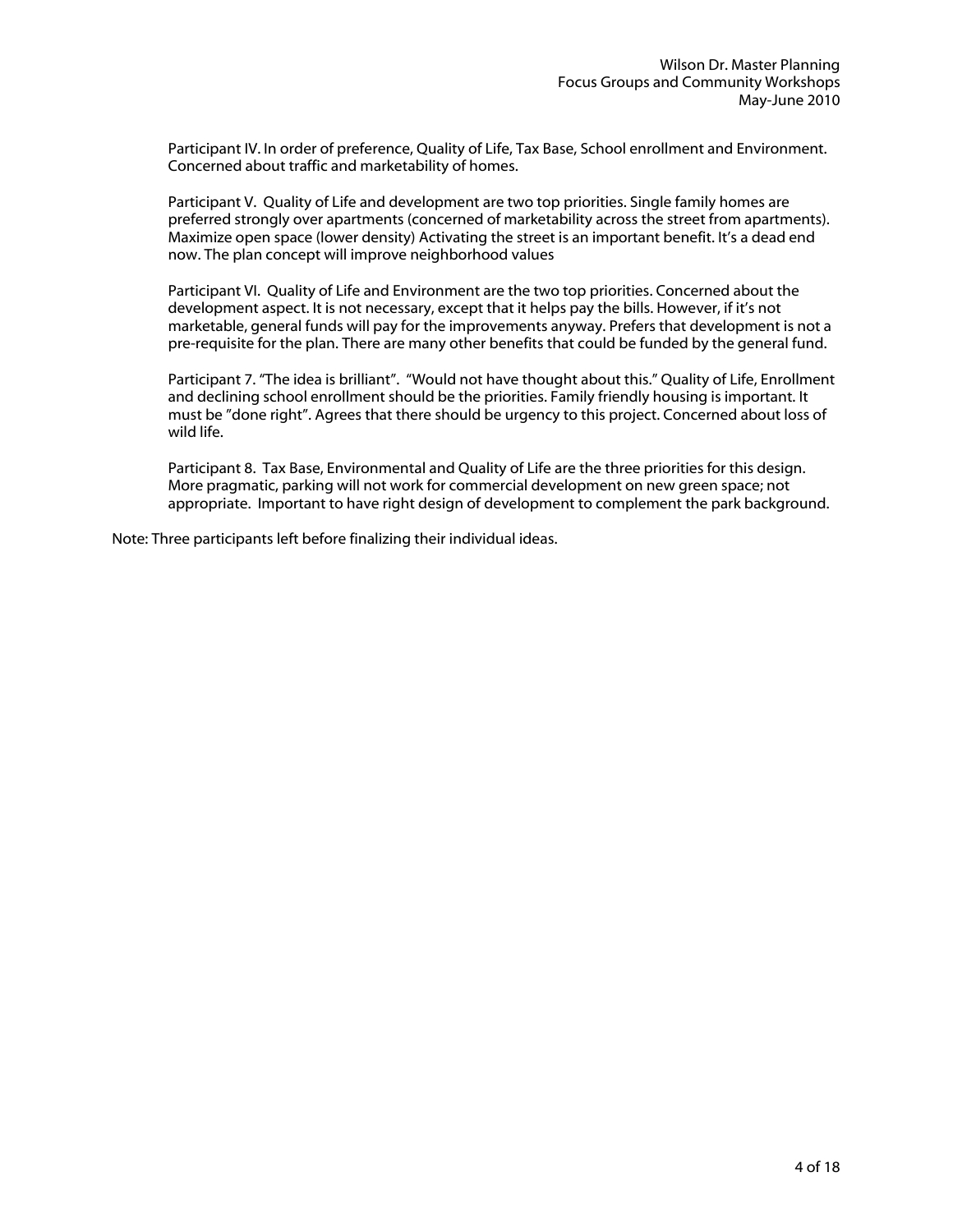#### Apartment Owners Focus Group – May 5, 2010

 A focus group of apartment owners on Wilson Dr. was held on Wednesday, May 5th at the Village Hall Committee Room. The meeting was facilitated by Village Manager, Chris Swartz. All apartment owners in the project area were invited to attend; two apartment owners were in attendance. Chris presented the initial project concepts; the owners generally liked the project and were in agreement with the goals.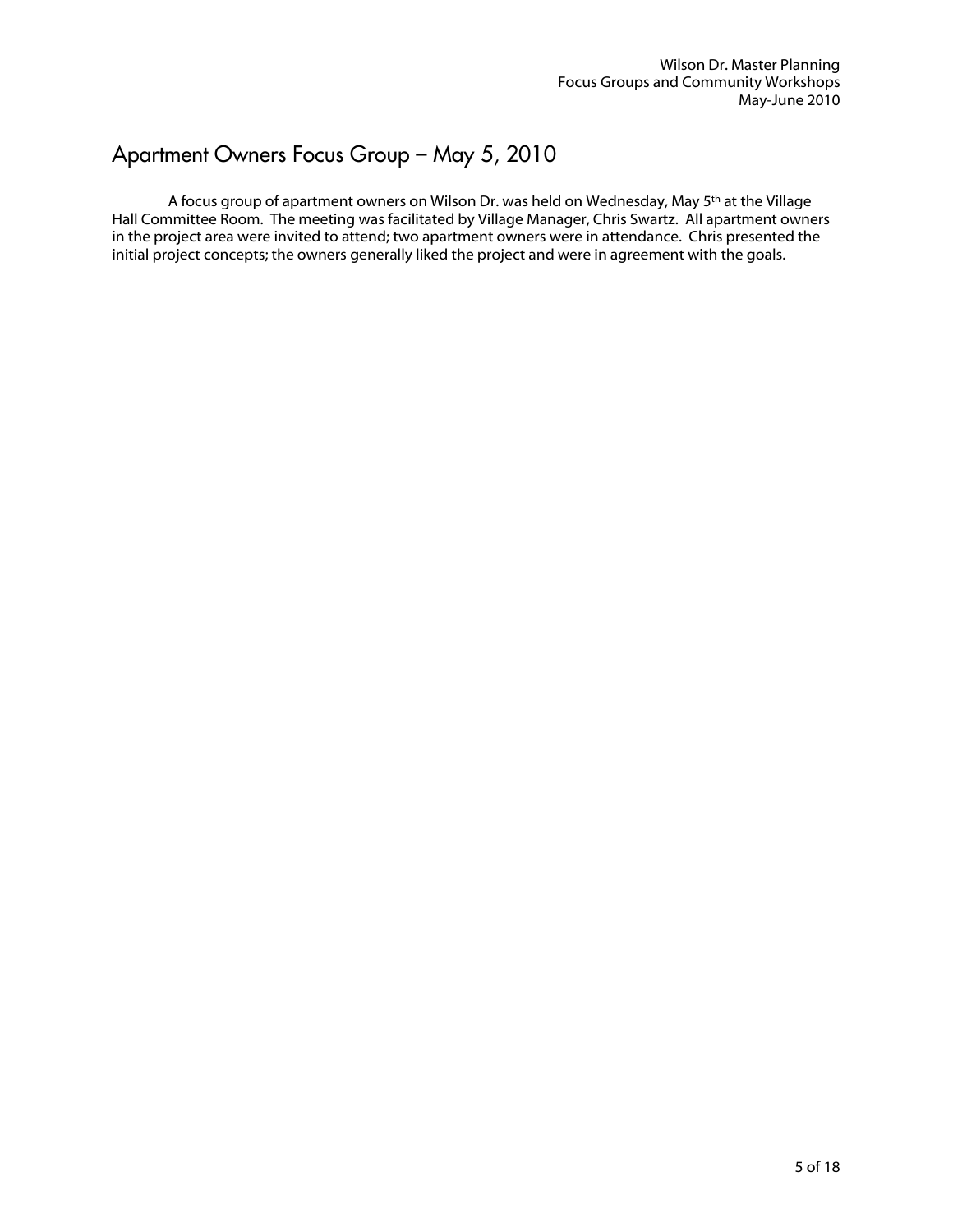#### Neighboring Residents Focus Group – May 5, 2010

A focus group of neighboring residents who own single-family homes was held on Wednesday, May 5th at the Library Program Room. The following participants were in attendance: Margaret Goul, Lou Maris, Gina S. Szablewski, Joel Rast, Angie Kolanko, Chris Kolanko, Gerri Diedrich, Pat Krieger, Margaret Roche, Ann McKaig (Friends of Estabrook Park), and Mary Jo McDonald.

Also included were moderators Mark Keane, Linda Keane, and Village Manager Chris Swartz.

 During the presentation by Linda and Mark Keane, the following comments (paraphrased and summarized) were made:

- $\triangleright$  Safety is a concern by opening up the park, i.e., there will be an element who will have easier access to the neighborhood from the park. Discussion was held on if there really was and "element in the park", and that a more active park and street would deter crime in the neighborhood. (Lets get data on crime in the park from our police department)
- $\blacktriangleright$  Less asphalt is a positive thing
- $\triangleright$  Narrowing the road and utilizing traffic calming techniques will detour traffic to wider roads in the Village of Shorewood. A traffic study should be done. The Village should also review if there are road standards that must be met via the DOT
- $\triangleright$  Development should not occur and boulevards should be considered rather then narrowing the road
- $\triangleright$  Increased green space is important
- $\triangleright$  Existing bushes, plantings, trees support many birds and other wild life
- $\triangleright$  Blue hole views should be blocked
- $\triangleright$  Entrances into the park from capitol will continue, even if there is better access
- $\triangleright$  "When I am on the Trail or Wilson Drive, I don't think River" The river is below grade
- $\triangleright$  Development mass should be consistent to what is across the street
- $\triangleright$  Not in favor of development
- $\triangleright$  Some of the images of the opening to the park looked to "groomed", need to leave as natural as possible. There was some disagreement on this point
- $\triangleright$  Need to know about the type of housing that is proposed

As part of the formal comments on the presentation Linda and Mark Keane asked the group to rank the following master plan priorities: Environmental Stewardship/Health, Increasing enrolment/tax base, Park access, and Quality of Life.

 Participant 1. Narrowing the road and creating better access are the two priorities that are important. Development and tax base is not important, but could accept a limited amount if it could help student enrollment. Skeptical about use of TIF.

 Participant II. Park access and environmental stewardship are the main priorities. Development is a low priority; its like privatizing park land. As a "birdist", I am concerned impact of birds with changing Wilson Drive and creation development.

 Participant III. Park access is the highest priority. Intrigued about the development potential if its done tastefully and blended in the neighborhood, i.e., Edgewood. There should be a balance between Environmental stewardship and Tax base. Hard to blend 1950s apartments with new housing.

 Participant IV. Access to Park is the most important, i.e., bike and walk to park . Project requires an inclusive process. Could support some limited development toward the Southern end of Wilson. Preference would be to find other methods of increasing school enrollment.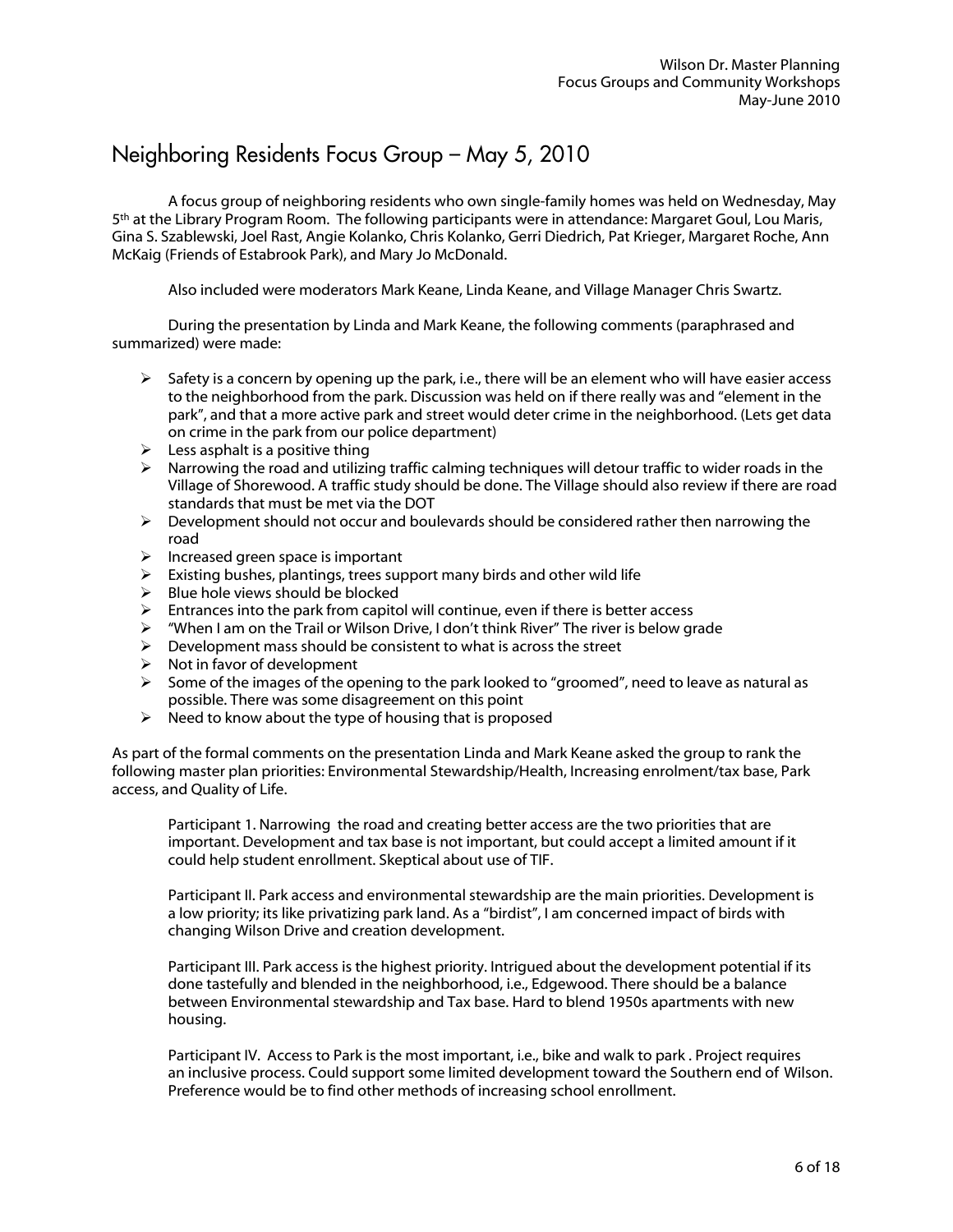Participant V. Park access is important. Improving aesthetics, play areas/tot lots along Wilson Drive, rather then within Estabrook Park Environmental stewardship is also important. Must be careful about development; not sure if it's a good idea. Don't add sub-standard housing.

 Participant VI. Like the idea of a community process; don't look at this in a vacuum. Must understand the Estabrook Park is not Shorewood's; its the entire community. There are so many partners that should be involved in this. Balance and partnerships are important. There are many groups who are interested in this, including Friends of Estabrook Park.

 Participant VII. Tax base is important. Safety, which is part of Quality of Life is very important. Don't want the project to result in neighborhood safety problems. Increased street parking is also a big concern. There are inadequate parking facilities for the area. Must fix current sewer back up problems in basin 6 as a priority and possibly look at fixing them as part of this project if possible. Balanced development is possible; don't know up the use of TIF however.

 Participant VIII. No building. Don't narrow the road, utilize boulevards. If narrow the road someone might want to develop. Safety is the most important; opening up the park may result in more crime and need for more police. Environmental stewardship is important.

The other three participants had to leave early. One of the participants were against development during the discussion period. The Village Manager received a call from a participant the day after, who supported the project concept.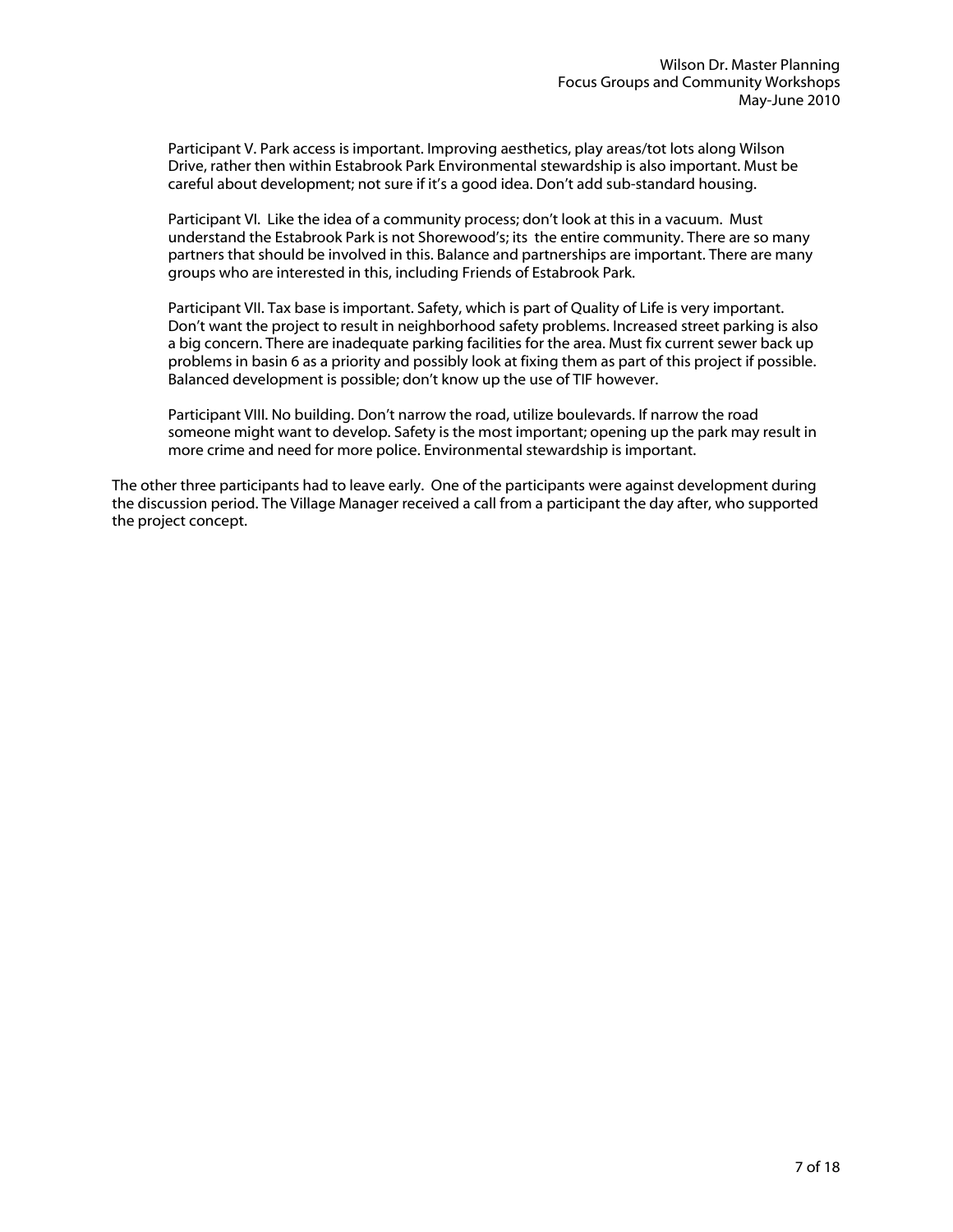## Environmental Focus Group – May 7, 2010

 A focus group of environmental activists was held on Friday, May 7th at the Village Hall Court Room. The following participants were in attendance: Ann Brummit, Ann McKaig, Glen Fredlund, Bill Hilther, Kathy Yanoff, Gretchen Mead, Kim Forbeck, Tammy Bockhorst, Michael Maher, Keith Schmitz.

Also included were moderators Mark Keane, Linda Keane, and Village Manager Chris Swartz.

 After the presentation, Mark Kean asked each participant to provide their priorities on the following basis: Environmental Stewardship, Park Access, Tax Base/School Enrollment, Other.

 Participant I. Environmental Stewardship was number 1, followed by Park access and then tax base/school enrollment. The plan should explore interesting and sustainable ways to development, if in fact development is part of the plan. Concern for intrusion on the bike trail natural views and flora and fauna. There are trade offs

 Participant II. Environmental stewardship is first and foremost. A County partnership is the key to this project. Preservation and restoration are key elements. There has to be a realization that there will be destruction before restoration with any project of this nature. Park Access is second most important with Tax base being third in importance. We have to be fiscally responsible.

 Participant III. There are many questions that cannot be answered today. Instead of a narrower road, why not a boulevard. Does not feel that there is a barrier. Not convinced that development is appropriate. Loves the bike path and taking pictures of the Flora and Fauna on the and around the bike path. Reducing green space is not desirable. Also, who's green space is it. If it's private space, then we lose green space. Problem with turning public green space into private green space.

 Participant 4. Ok with narrowing the road and Park Access is important. Is not in favor of development. They don't allow development along Central Park because the back doors would be to the park. The development is across the street so the front doors face the park. If you put development along the trail, the backdoors would face the park, like an alley way. Not good design.

 Participant 5. Street needs to be narrowed. Park Access and Environmental stewardship are important. Not sold on the need for development, however school enrollment is important. Possibly a small phased in development? Would not like to see a full development plan. Public gardens may be an appropriate use of additional green space.

 Participant 6. There may be a missing priority here; long term sustainability. Cannot look at today, must look at future with regards to transportation, energy, water , climate change, food safety, public gardens, etc. The larger sustainability policy must be the priority. Also, maybe the Village could look at green industry as a way to diversify the tax base. The cultural aspect of the plan should also be included, i.e., biking culture (Biking bed and breakfast idea came up). Assure sustainability is embedded in the plans.

 Participant 7. Support narrowing of Wilson. Increase access points and "flattening" them. Environmental sustainability is important as well. Ok with development if done correctly and is not solid development. There needs to be a balance between Natural and mowed areas. The natural areas are very important to sustainability. Storm water management must be done correctly. Must be respectful of Estabrook park. Development must be carefully planned and not dictated by a developer.

 Participant 8. Wilson Drive is an eye sore. Difficult and unsafe for children to get there. Access points can flood, which created dangers. Access is # 1 priority. Increase access to park in an environmentally sensitive way and any development in a family friendly way. Like idea of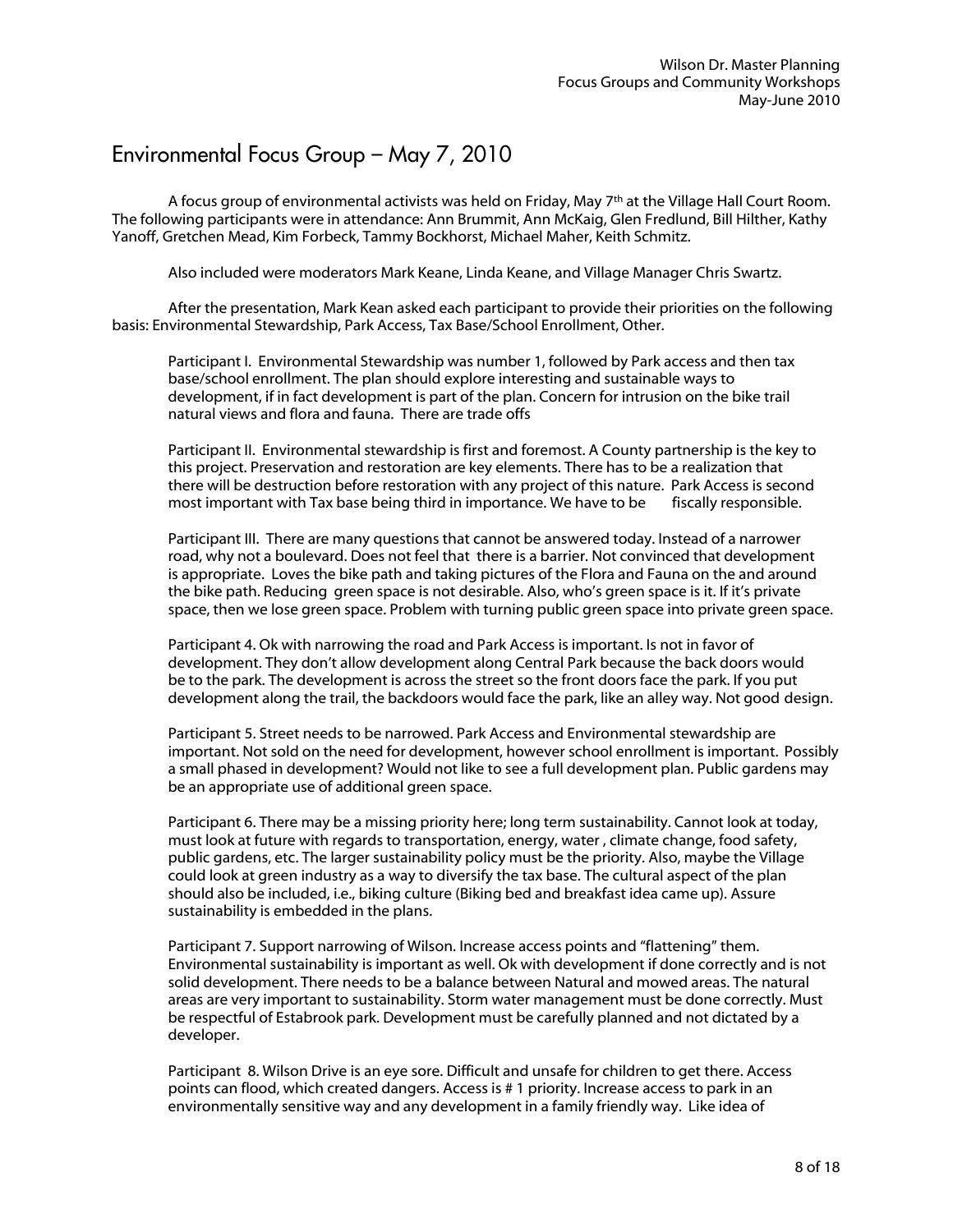improving property stock for families, but not sure this concept will address the need. Must be managed well. Needs some incredible oversight or Commission. Access to bike path is vital.

 Participant 9. Access is the 1 priority. Don't want to se solid housing like Commerce street. Look at adding road access.

Other discussion occurred after participants provided their priorities, as summarized below:

- 1. What other uses of land are possible, other then development, gardens, tress, prairie grasses, etc.
- 2. Should look at a produce stand in the Village of Shorewood
- 3. The planning process needs to include many discussions and be inclusionary.
- 4. Could Shorewood investigate new ways to build/integrate housing stock?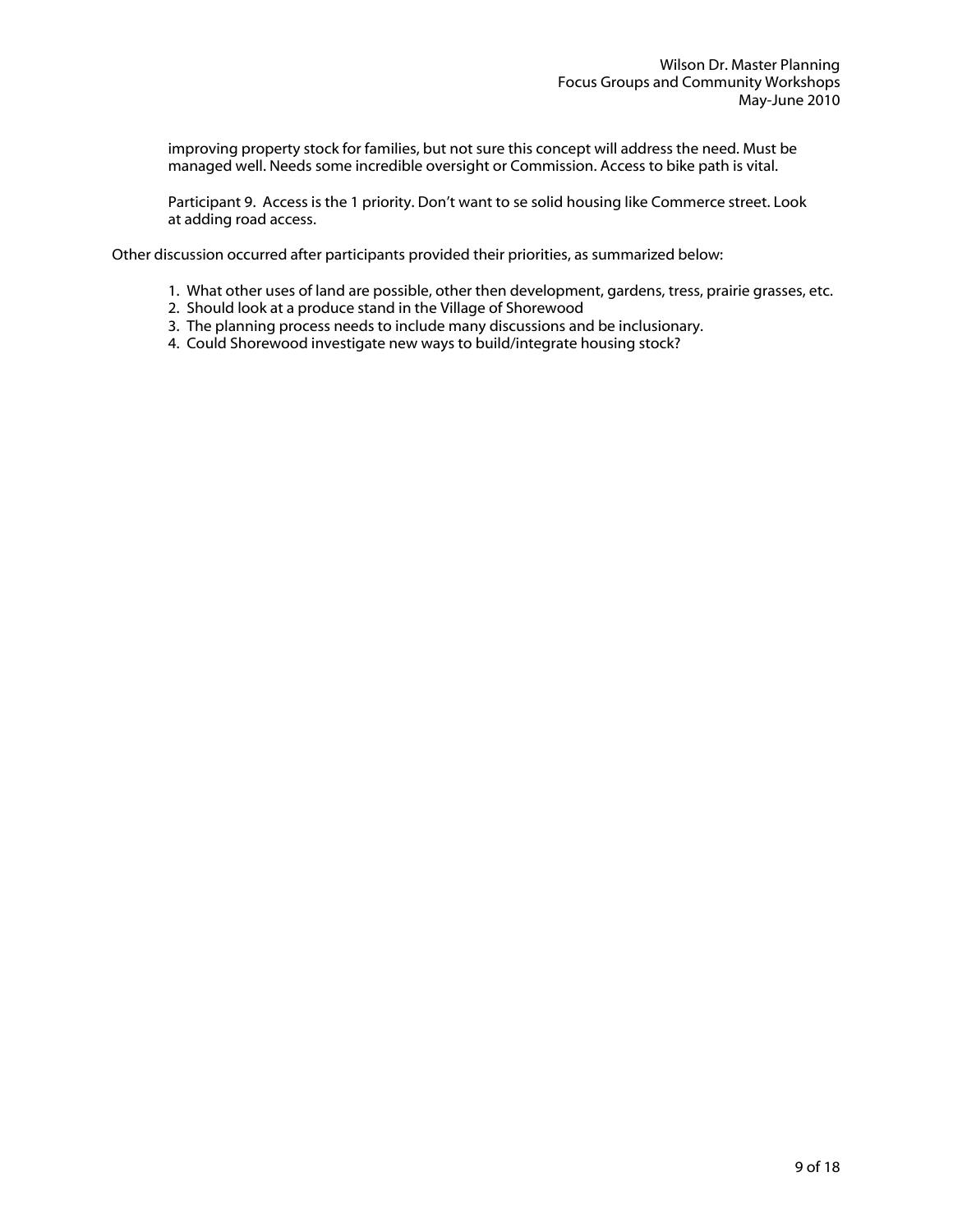## Community Workshop – May 10, 2010

 A Wilson Drive Master Plan Community Workshop was held on May 10, 2010. The workshop consisted of a presentation by Mark Kean and Linda Keane, consultants to the plan, and then a design Charrette. This workshop activity included tables grouped with 5-8 participants commenting on the project and then designing on a "mock up" map of the Wilson Drive Planning area ideas related to sever design variables as attached to this cover letter.

 The participants were primarily from the Wilson Drive neighborhood, although the meeting was for the entire community. The following people signed in for the meeting:

| Name                     | <b>Address</b>       |
|--------------------------|----------------------|
| Mary Jo and Judy Zachow  | Maryland             |
| Dan Ford                 | Woodburn             |
| John and Karen deHartog  | Sheffield            |
| Julianna                 | <b>River Park Ct</b> |
| Cheryl Toll              | Alpine               |
| Mike and Beth Sauer      | Glendale             |
| Harvey Rabinowitz        |                      |
| Fran and David Luck      | Alpine               |
| Lois Wesener             | Kenmore              |
| Tom Chapman              | Larkin               |
| Mike Maher               | Menlo                |
| Ellen Eckman             | Beverly              |
| Patrick Linnane          | <b>Beverly</b>       |
| <b>Jeff Hanewall</b>     |                      |
| Chris Kolanko            | Woodruff             |
| <b>Michael Hunsicker</b> | Alpine               |

 There were four tables staffed by either Mark or Linda Keane, Trustee Maher, Trustee Jeff Hanewall and Trustee Pat Linnane, Harvey Rabinowitz (volunteer) and Trustee Eckmann. The groups discussed the project for approximately 1.5 hours.

 The feedback: Overall, most participants liked the idea of opening up the Park and narrowing the road, however, there was only pockets of support for development, primarily due to compromising the Natural Vistas while utilizing the bike path, driving or walking on Wilson Drive.

Discussion by Tables:

Table I. Trustee Eckmann reporting.

- $\triangleright$  Opening up the park and narrowing the road was good idea
- $\triangleright$  More people in the park
- $\triangleright$  Diamond in the Rough
- $\triangleright$  No houses, but boulevards to narrow road
- $\triangleright$  Some areas on Wilson may be proper for housing(South end by Capitol)
- Coffee shop, food, B&B would work by Capitol or at Glendale to serve the Bike enthusiast.
- $\triangleright$  Farmers market in park
- $\triangleright$  Traffic at 5:00 p.m. is a concern if it would be narrowed.
- $\triangleright$  Expand duplex program to encourage more families
- $\triangleright$  Co-housing and senior housing near Capitol
- $\triangleright$  Pergolas and places to sit are important
- $\triangleright$  Washington Highlands, example of housing near park; adds neighborhood value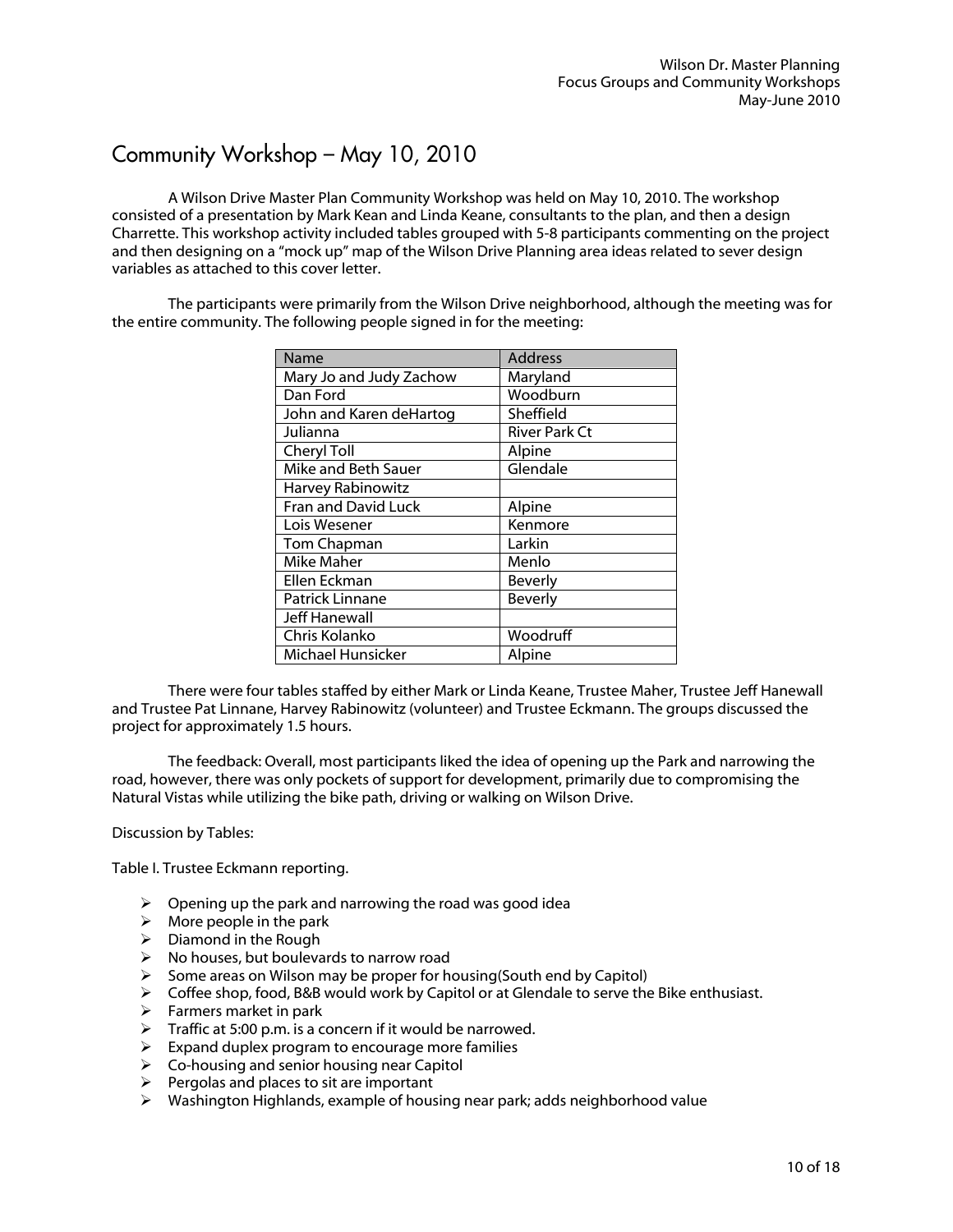- $\triangleright$  Green space tied to Coffee Shop
- $\triangleright$  Access should be nicely landscaped
- $\triangleright$  Reduce water in ditches
- $\triangleright$  Tunnel on Congress is a problem
- $\triangleright$  Wider Bike Trail
- $\triangleright$  Should be a Renaissance period for Wilson and the Park
- $\triangleright$  Victory gardens in the additional green space
- $\triangleright$  More use of sports fields
- $\triangleright$  Close Wilson with cul du sacs(increase development and lower cost of road).

#### Table II. Trustee Maher reporting:

- $\triangleright$  Narrowing Wilson and making it smaller and more pleasant to walk around
- $\triangleright$  Create regular green areas for park access at Glendale, Congress, Wildwood and Olive. Connect Shorewood to Park activities.
- $\triangleright$  Make gateways at Glendale for fishing/biking, B&B
- $\triangleright$  Allow green space in-between development at a smaller scale
- $\triangleright$  Communicate progress of plan
- $\triangleright$  Lose the tunnel
- $\triangleright$  Keep bike path as natural as possible/buffer bike path from Wilson
- $\triangleright$  Phase a development plan, highlight the narrowing of Wilson and green park access, not the development
- $\triangleright$  Develop the ends, phase middle.
- $\triangleright$  Nervous about development
- $\triangleright$  Gateway to the community
- $\triangleright$  Park access is important
- $\triangleright$  "In support of plan"
- $\triangleright$  Improve trail connections
- Olive, Congress, Glendale and Wildwood for access
- $\triangleright$  Make park access connect to amenities in the park
- $\triangleright$  Speed limit should remain the same
- $\triangleright$  Wider bike trail

Table III. Trustee Hanewall reporting:

- $\triangleright$  Aesthetic issue of Development; natural edge, not a developed edge.
- $\triangleright$  Bump-out parking is dangerous
- $\triangleright$  Width should be narrower due to safety and cost considerations
- $\triangleright$  Width should accommodate accessibility and aesthetics; could have boulevard
- $\triangleright$  Open park for visual connection as well as bike and pedestrian traffic
- $\triangleright$  Develop South end with business and housing
- $\triangleright$  Any development should be very green
- $\triangleright$  Development should not compete with existing businesses
- $\triangleright$  Skepticism of "family friendly" site

Table 4. Resident Dave Luck reporting (plus notes)

- $\triangleright$  Question about where Keanes live and if they are paid
- $\triangleright$  Environmental progressive is important
- $\triangleright$  Is the proposal 58" to 32 ft"
- $\triangleright$  Any study made on traffic impact, especially if you deter use for those who want to commute downtown, i.e., it will slow traffic whereby people will not want to utilize Wilson to commute.
- $\triangleright$  Is street width a "done deal"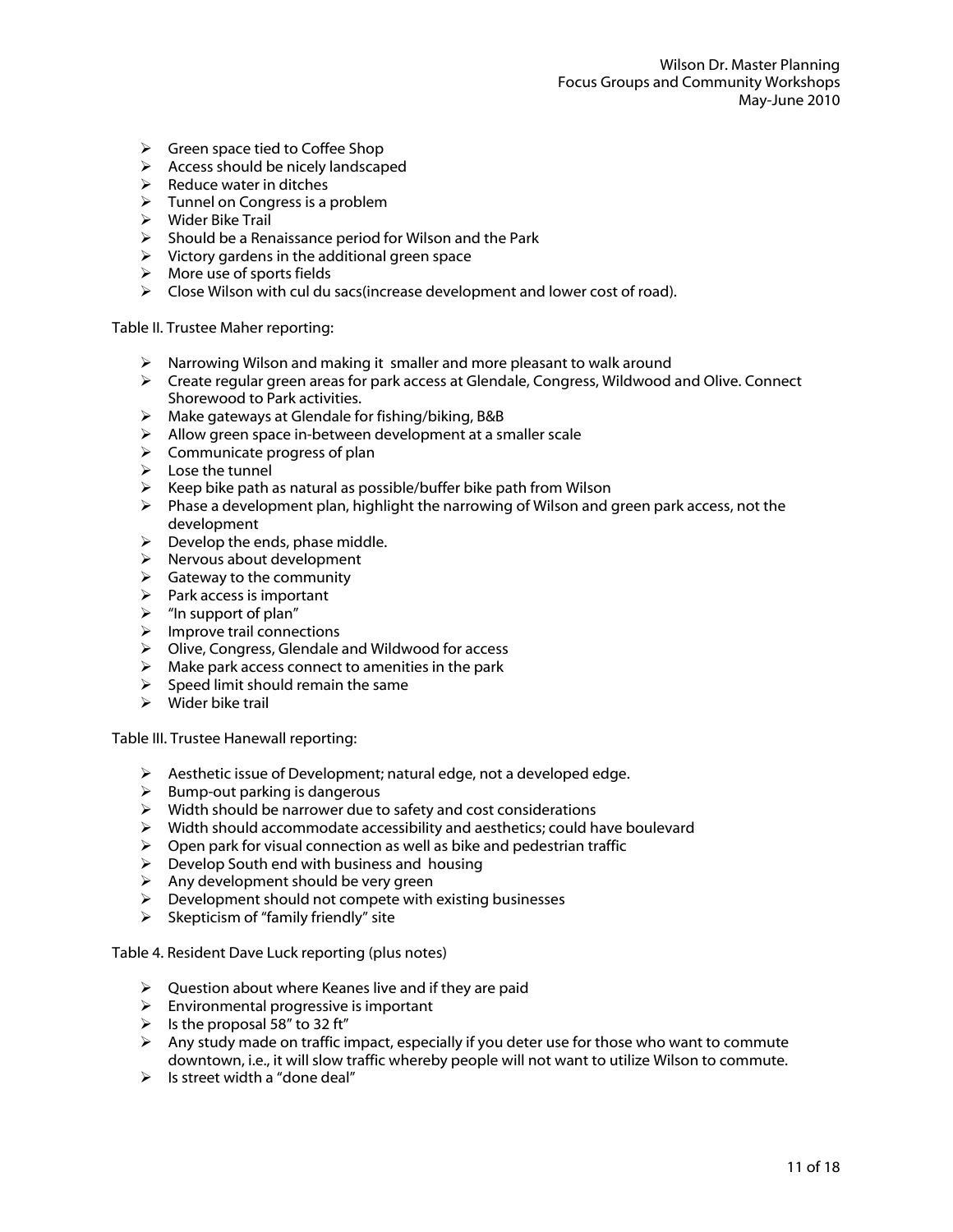- $\triangleright$  Is grant proposal due in July and therefore the Village is trying to complete a master plan in this time period
- $\triangleright$  Urban gardens would be a good idea.
- $\triangleright$  Security is an important issue. Does opening up access create security problems?
- $\triangleright$  Open space is important
- $\triangleright$  Access to the park at a point closest to the River
- $\triangleright$  Conceal site lines to blue hole
- Questions on TIF use
- $\triangleright$  Fountains would be a great amenity
- $\triangleright$  Staged housing if any
- $\triangleright$  Coffee shop
- > Bridge over County road in park coinciding with Shorewood entries on the East side of the road.
- $\triangleright$  Very limited housing (opposite ends, not in middle).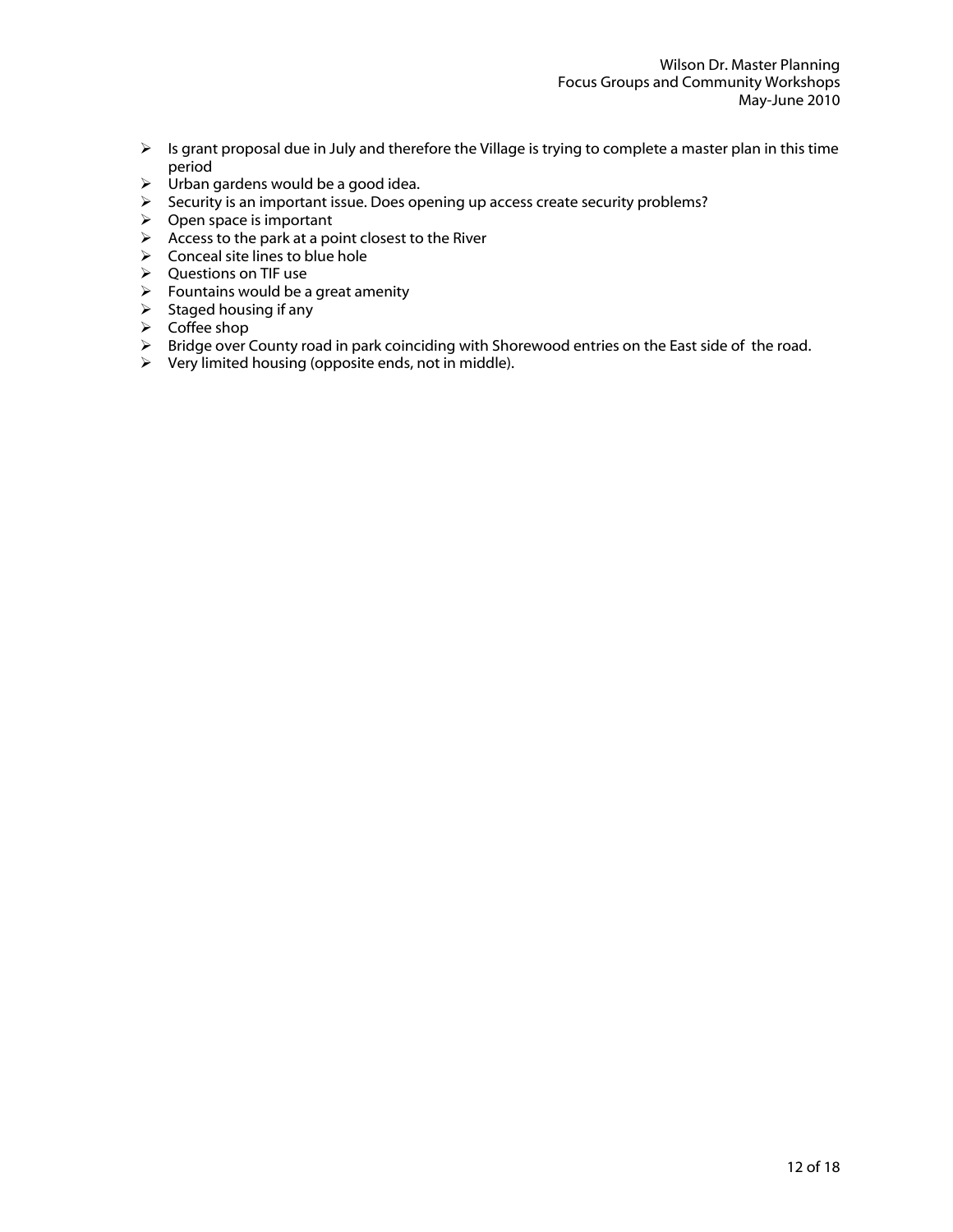## Developers Focus Group – May 19, 2010

 A focus group of developers was held on Wednesday, May 19th at the Village Hall Committee Room. Mike Slavish from Hovde Properties was the only developer in attendance, but the Village Manager had also discussed the project with developers who were not able to attend. General comments from the developers on the project:

- $\triangleright$  Duplexes may be better than four-plexes –less density may be more desirable/marketable
- $\triangleright$  Underground parking will be more desirable than garages from an aesthetic standpoint
- $\triangleright$  If duplexes are developed, they should look like separate units rather than two doors in the center
- $\triangleright$  A developer may not even be necessary if structured right, the project may just need a builder
- $\triangleright$  Market and financing still the biggest issues with condominiums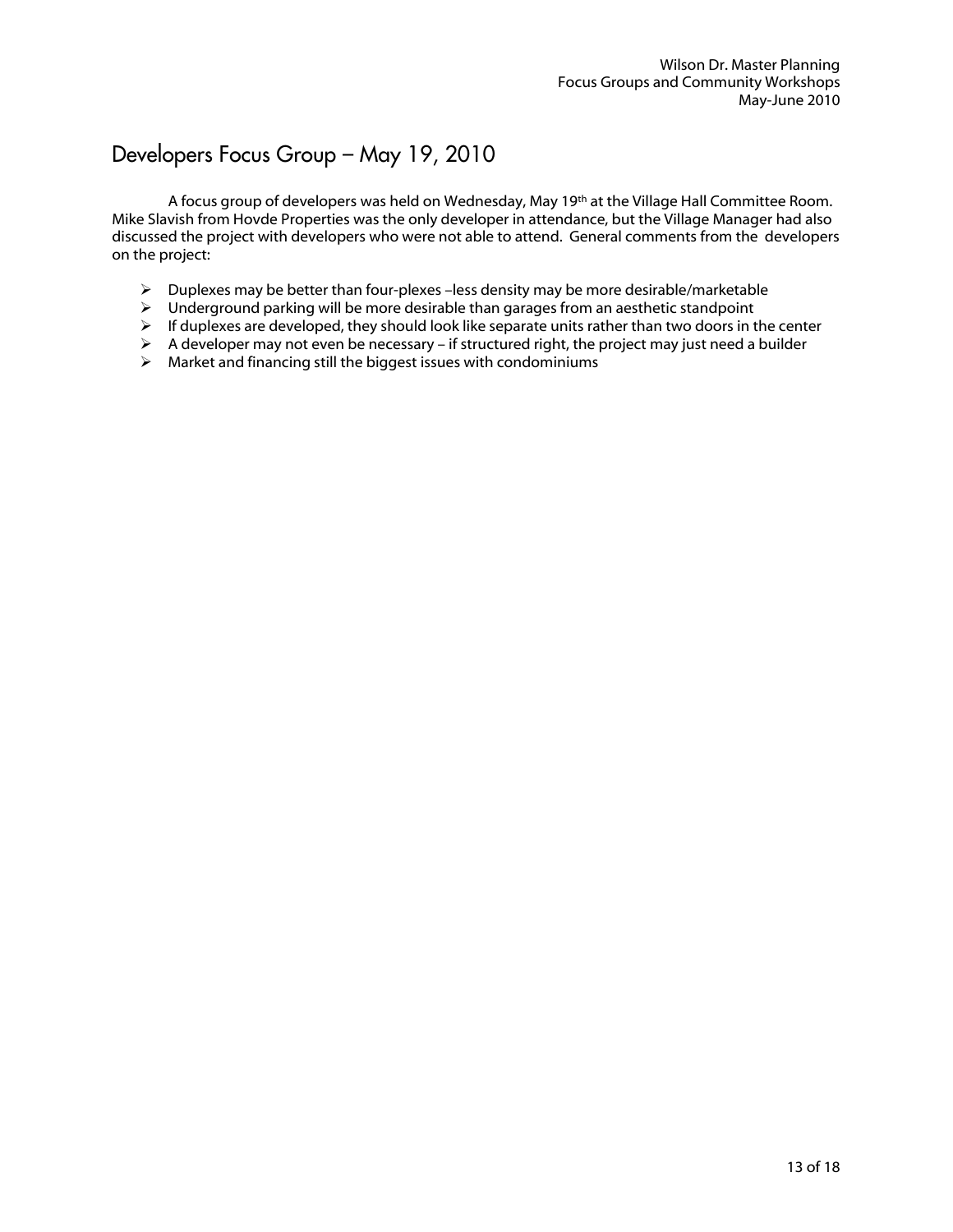### Real Estate Focus Group – May 26, 2010

 A focus group of real estate professionals was held on Wednesday, May 26th at the Village Hall Committee Room. The meeting was facilitated by Village Manager, Chris Swartz. Eight realtors were in attendance. Chris presented the initial project concepts.

#### Realtor input included:

#### *General feedback*

- Ideal housing is twindominiums: side-by-side ranch style townhomes, 1800 sf. Two-level townhomes not ideal for "empty nester" market
- European style row houses and Brown Stones are appropriate
- If green building, understand what market is willing to pay

#### *Benefits*

- good for starter homes and for the market segment "not quite ready for suburban"
- People will buy to be close to the Oak Leaf Trail
- Narrowing and improving street
- **•** Improve access to Estabrook Park
- Connecting road to neighborhood

#### *Concerns*

- Safety- negative perception of Estabrook Park
- Negative perception of apartments
- Affordability-should be around \$250,000 (no basement?)
- Will not attract families if no back yard
- One- and two-family homeowners will not purchase adjacent to multifamily housing
- Value of new development dependent on vitality of existing multifamily housing
- Addition of curb cut-outs could produce more accidents, as what happened on Locust St. (near Farwell)
- Parking- important to have 2 cars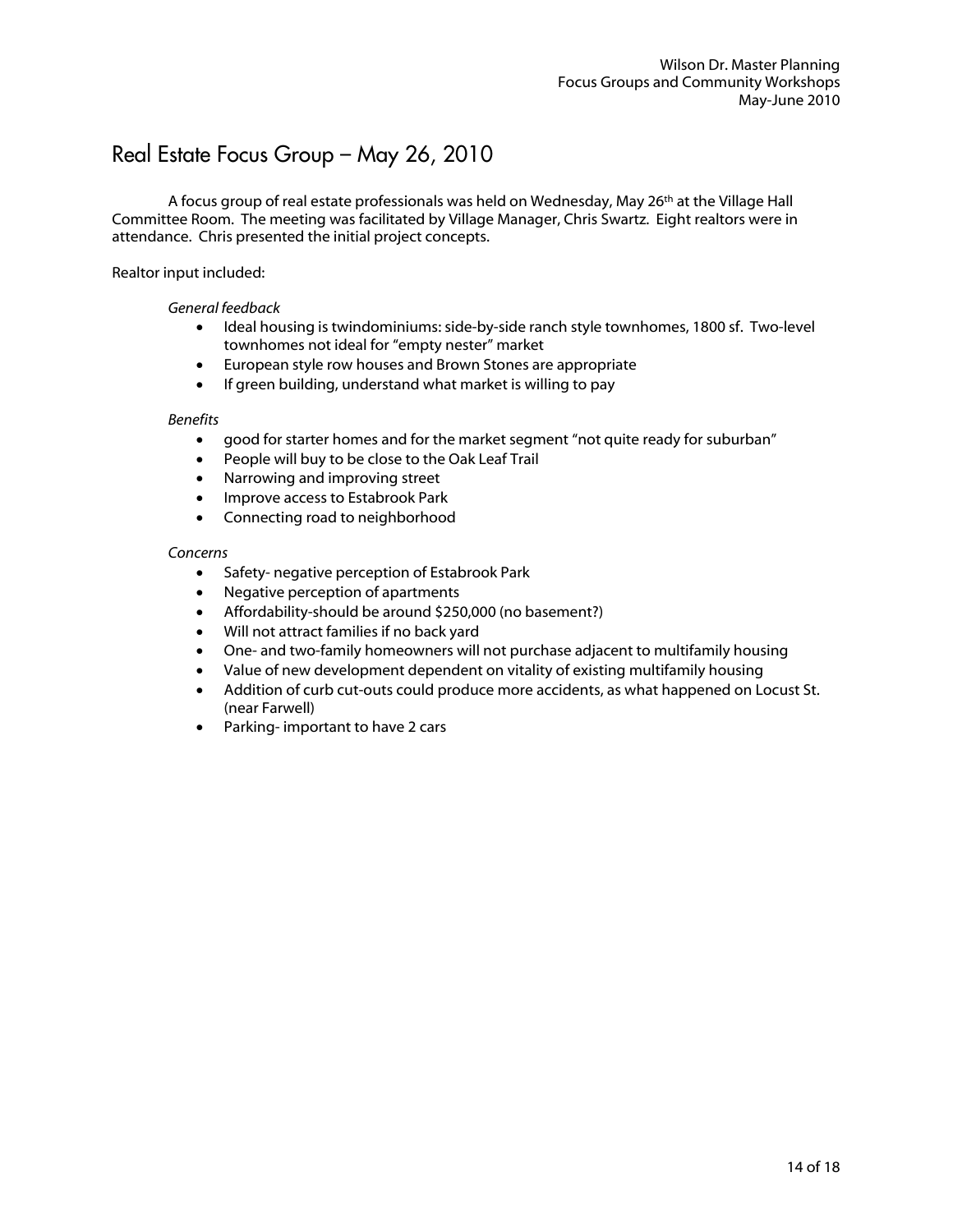### Community Workshop #2 – June 1, 2010

 Wilson Drive Master Plan Community Workshop #2 was held on June 1, 2010 at the Village Center. Mark and Linda Keane discussed the results of the focus groups and presented potential concept plans for Wilson Drive. Workshop activity included tables grouped with 5-8 participants commenting on the project.

 There were four tables staffed by either Mark or Linda Keane, Trustee Maher, Trustee Jeff Hanewall and Trustee Hickey, Trustee Eckmann, and Sean Cummings. The groups discussed the project for approximately 1.5 hours.

 The feedback: Like the first community workshop, most participants liked the idea of opening up the Park and narrowing the road, however, there was only pockets of support for development, primarily due to compromising the Natural Vistas.

Discussion by Tables:

Table I. Trustee Maher reporting.

- $\triangleright$  Concern for snow storage on the site
- $\triangleright$  Concerned that duplexes will not attract families Shorewood already has a lot of affordable housing
- $\triangleright$  What will be the impact on value of the east of Wilson Dr.?
- $\triangleright$  What is going to happen to the park?
- $\triangleright$  Flood prevention/protection what would be the impact on possible flooding?
- $\triangleright$  We should be going after commercial development.
- $\triangleright$  Not sold on the idea of row houses/duplex
- Interested in wildlife in the park. 114 species of birds use the park. Maintain the green corridor. Very little green spaces left in urban areas.
- $\triangleright$  Like narrowing the road.
- $\triangleright$  Concerned about safety of children accessing the park.
- $\triangleright$  Concerned about neglect of the park. Invasive species are taking over.
- $\triangleright$  Park has a deeper value.
- $\triangleright$  Concerned about loss of vegetation to create vista.
- $\triangleright$  Snow dump is destroying the vegetation.
- $\triangleright$  The Village and County have neglected the parkway.
- $\triangleright$  Too much visual impact for users of the bike path.
- $\triangleright$  Keep as much green as possible.
- $\triangleright$  More bikers with views will create more views into the neighbors windows.
- $\triangleright$  A lot of existing rentals already on Wilson and the side streets. Would like high-end and only owneroccupied so we do not increase the non-owner occupied units.
- $\triangleright$  Not enough green space. Concerned about the impact on trail.
- $\triangleright$  Where are the cars going to park?
- We do not want "Commerce Street."
- $\triangleright$  With the park improvements, this adds value to neighborhood blocks and quadrant.
- $\triangleright$  Too much development. Will need study of impact of park improvements on the value of existing housing.
- $\triangleright$  How do you preserve that "cathedral" feeling along the bike trail.
- $\triangleright$  Visual and pedestrian connection to park concerns
- $\triangleright$  Narrowing of Wilson a positive
- $\triangleright$  Calming traffic a positive.
- $\triangleright$  Keeping green bike corridor/canopy is positive and needed.
- $\triangleright$  We do not want big open space, prefer just letting space be green.
- $\triangleright$  Keep it native plantings with multiple stories.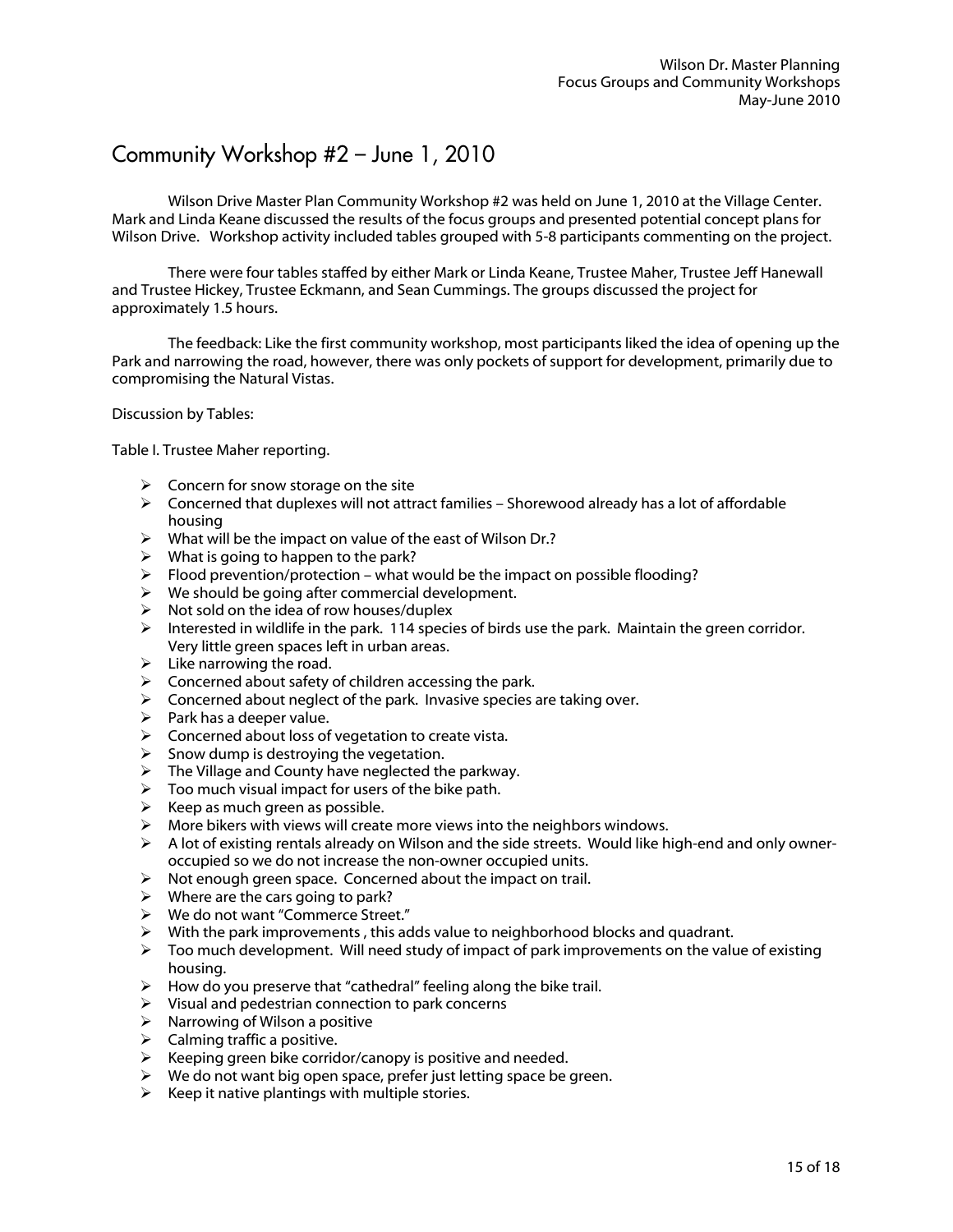- $\triangleright$  Leave space for wildlife
- $\triangleright$  Concerned about the timeline
- $\triangleright$  Put more information on the village website.
- $\triangleright$  Do wildlife impact analysis

#### Table II.

- $\triangleright$  Housing with no yards how does that bring in families?
- $\triangleright$  Likes accessibility to park
- $\triangleright$  Doesn't want row of houses or any fences
- $\triangleright$  Like entrances open
- $\triangleright$  Accessibility issue how do you cross the bike path
- $\triangleright$  Safety issue
- $\triangleright$  Likes cuts into parkway how to get parking between trees Wilson trees are young
- $\triangleright$  Likes open accessibility
- $\triangleright$  Wary of housing but will this help schools?
- $\triangleright$  Doesn't want town houses
- $\triangleright$  More green in between
- $\triangleright$  Access now is not safe
- $\triangleright$  Is this too narrow?
- $\triangleright$  In favor of planned unit development strict quidelines
- $\triangleright$  Increase access not every east/west st. should go into park Glendale, Olive, Congress
- $\triangleright$  DPW snow storage issue
- $\triangleright$  Concerned about parking
- $\triangleright$  Narrowing Wilson agrees that shouldn't be too narrow
- $\triangleright$  Homes not row houses
- $\triangleright$  Openings into park
- $\triangleright$  Likes trees as view
- $\triangleright$  green no real estate
- $\triangleright$  not sure narrowing Wilson helps speeding problems Morris and Menlo are narrow and still a speedway
- $\triangleright$  Doesn't think anyone would like 1,000 sq ft starter homes
- $\geq$  20% housing max
- $\triangleright$  40 houses or less, separated
- $\triangleright$  Single family houses
- $\triangleright$  No UWM students Already surrounded by UWM students
- $\triangleright$  Prefer green
- $\triangleright$  Who will housing appeal to?
- $\triangleright$  Playground should be visible from Wilson
- $\triangleright$  More landscape based playground
- $\triangleright$  Benches with view sites to stop at when biking

Table III. Chris Swartz reporting from notes left on concept plan.

- $\triangleright$  Rework dangerous intersection of Glendale and Wilson
- Wanted to know rental rates in Shorewood
- $\triangleright$  Wanted to know how many houses for sale
- $\triangleright$  Questions about kids in houses along Oak Leaf Trail
- $\triangleright$  Concerned about capacity of Oak Leaf Trail and through it should be widened—first concern should be width of bike path before land is destroyed
- $\triangleright$  Should create significant noise barrier due to traffic noise
- $\triangleright$  Community gardens in boulevards instead of narrowing the road
- $\triangleright$  Widen bike path to allow more pedestrian traffic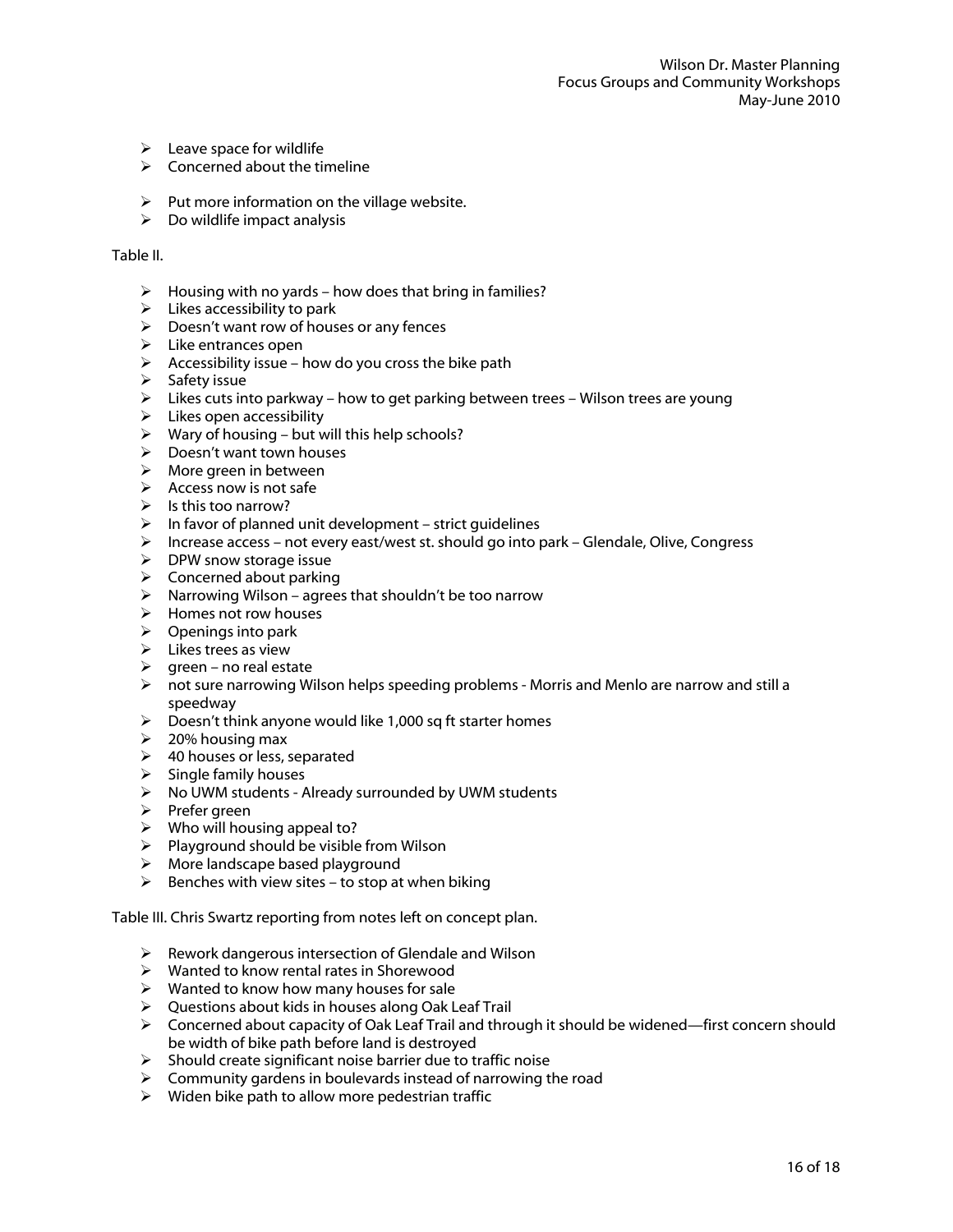- $\triangleright$  Use boulevard concept to make environmental friendly spaces where neighbors could garden and maintain
- $\triangleright$  Berms with trees and bushes in the boulevard; don't need extensive curbing
- $\triangleright$  Keep new green areas natural—no lawns!
- Use current empty spaces before destroying green spaces
- $\triangleright$  Additional bike path entry way with street signs for street locations (on path)
- Roads, housing, and parking are bad. Bikers and greenway good. Ban cars.
- $\triangleright$  Too much focus on mowed surfaces.
- $\triangleright$  Add community garden
- $\triangleright$  Save mature trees
- $\triangleright$  Pocket stormwater rain garden
- $\triangleright$  Access for vehicles to the park
- $\triangleright$  What about snow storage?
- $\triangleright$  Species management; invasive undesirable
- $\triangleright$  More active sports within the new greenspace
- $\triangleright$  Add walking/running path to businesses
- $\triangleright$  Free bikes (zip bikes)
- $\triangleright$  Study multi-use of Oak Leaf Trail
- $\triangleright$  Will security of new homes be an issue?
- $\triangleright$  Grant money available for a "green street"
- $\triangleright$  Green buildings important
- $\triangleright$  Bio-retentions swales with curb cuts
- $\triangleright$  Build in swales and rain gardens
- $\triangleright$  Reduce pipe design by managing storm water on site
- $\triangleright$  Rent park parking for Wilson Dr. apartments
- $\triangleright$  Excellent land use proposal
- Move American Legion

General comments on the concept plan:

- $\triangleright$  Not in favor of row houses or duplexes
- $\triangleright$  Maintain left turn access north and south bound
- $\triangleright$  Bed & Breakfast desired near Capitol Drive
- $\triangleright$  No homes
- > Enhanced landscape
- $\triangleright$  Community gardens
- $\triangleright$  Interactive landscaping
- $\triangleright$  More signage
- $\triangleright$  Remove invasives
- $\triangleright$  Fitness training
- $\triangleright$  See madisonenvironmentalgroup.com planning unit housing Euro design